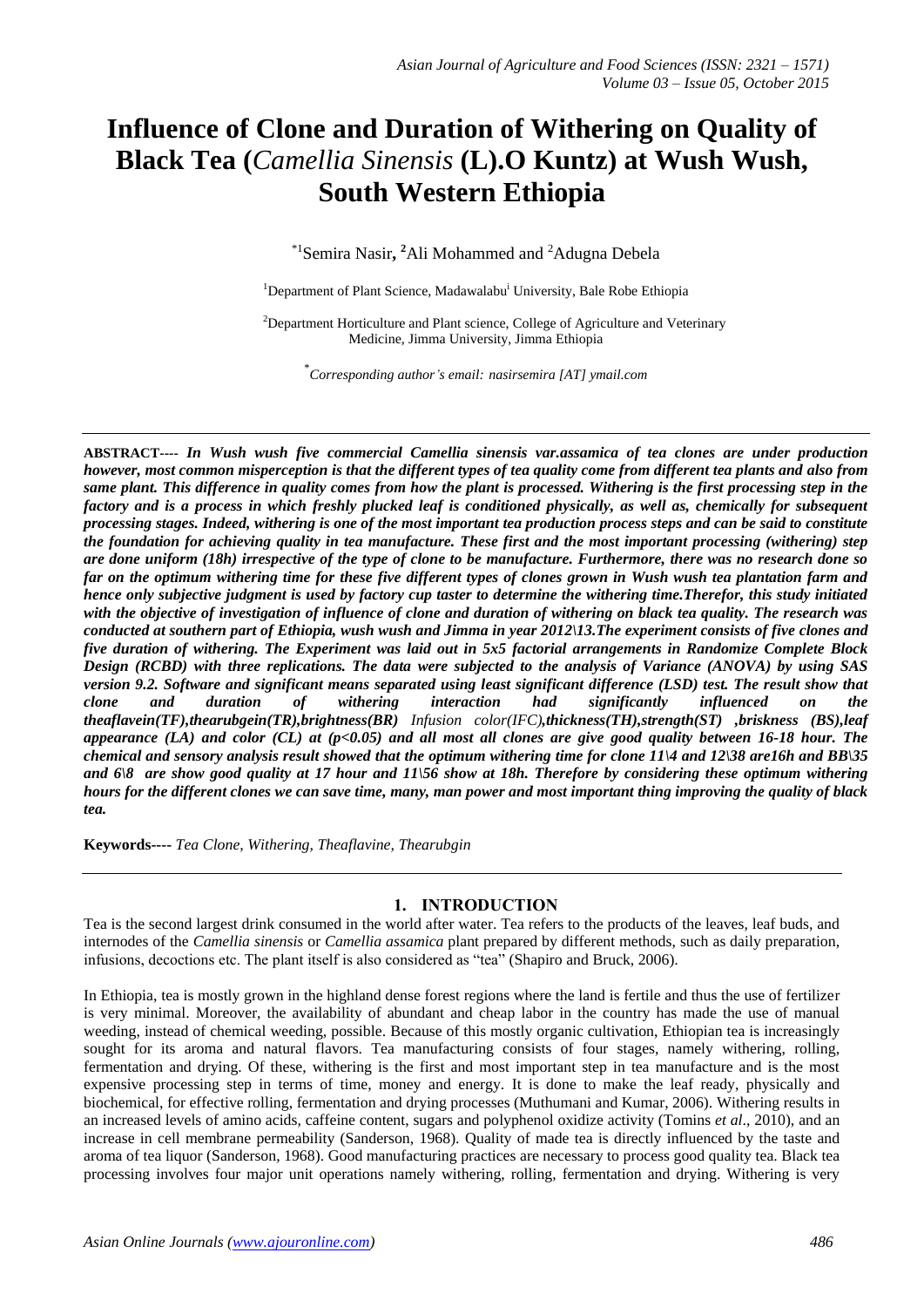important in black tea processing because it consumes the highest amount of electrical energy and fairly large amount of thermal energy. In addition, uniformly withered tea leaves are essential to produce good quality end product (Botheju, *et al*, 2011). In Ethiopian (Wush wush) five commercial *Camellia sinensis var. assamica* of tea clones are under production. However, during export processing, the factory treats all five clones with similar withering time 18hour. The company overcomes the quality problems by its experienced cup taster. This subjective assessment of tea tasting and visual inspection is not enough to produce competitive product in the international market. So, biochemical parameters (colorimetric approach) have been used to detect the amount of Theaflavine and thearubigins formed with different extent of withering,. So Biochemical parameter is important to determine the optimum withering time for each variety according to Wush-wush Agro ecological conditions. This biological study was done to find out whether withering duration or Clones difference could affect the individual Theaflavine, thearubigins, and brightness and infusion color of the black tea. Therefore, the objective of this experiment was

To standardize the withering time for the different clones at Wush Wush in view of improving the quality of black tea

### **2. MATERIALS AND METHODS**

**Processing procedure in factory**: A 1000 Kg of tender fresh leaves (bud + two green tea leaves) were plucked from wush wush tea plantation farm (altitude 1950masl, latitude<sup>70</sup>16N and longitude  $36^{0}$ 11E) in southern nation, nationality and people regional state of Ethiopia, In Kafa zone at interval of 7-10 days, each tea clone are transported to the factory after which the leaves were spread out on wire trays for withering. Leaves were withered separately for a period of withering time (16, 17, 18, 19, and 20hrs) then rolled and macerated by CTC machine. The macerated leaves were spread out in fermentation tank for 90 min for oxidation. During fermentation time, room temperature and humidity were maintained at 22<sup>o</sup>C and 95%, respectively. The fermented tea leaves were dried according to the procedure of Wushwush fluid bed drier standard at 105°C for 25 min to stop chemical reaction. The dried product was then winnowed to remove the fiber and dust. Finally, 250g of dry made tea sample was packed from each experimental unit for further chemical and sensory analysis.

**Chemical analysis**: all black tea samples were subjected to chemical analysis at post harvest laboratory of Jimma University College of agriculture and veterinary medicine (JUCAVM) (Altitude 1710masl,  $70^0$ ,  $42^{\circ}$  N latitude and 36<sup>0</sup>50 E longitude) is located in south western parts of Ethiopia in oromiya regional state. Spectrophotometer measurement were conducted to measure quality parameter of black tea for (Theaflavine (TF), thearubigins (TR), infusion color(IC) and brightness (BR))as per procedure developed by Robert and smith (1961) following these measurement amount of quality parameter of tea samples were determined by using the following equation proposed by (Ullah *et al.,* 1984).

Theaflavine  $\% = 2.3 \times E3$  (absorbance of E3 read at 380 nm)

Thearubigins  $\% = 7.06$  (4E3 - E1) (absorbance of E1 and E3 read at 460 nm)

Infusion color= 4E2x 6.25 (absorbance of E2 read at 460 nm)

Brightness= (E2/4E2) x 100 (absorbance of E2 read at 380 nm).

Where

E1= Reading obtained from the mixture of organic layer ethyl acetate and methanol

E2= Reading obtained from the mixture of tea leave infusion, oxalic acid, water and methanol

E3= Reading obtained from the mixture of tea leave infusion, water and methanol.

**Organoleptic evaluation**: Organoleptic evaluation can indicate the degree of acceptance of the product by the consumer (Muthumani and Kumar, 2006). Five point six grams of made tea leaves was added to 200 ml of boiled water and infused for 5min. The infusion was poured out for evaluation (Yan, 2007). The sensory evaluation for briskness, strength, thickness and color was done by three professional's taster and scores were taken on the scale of 1-5(owuor and obanda, 2003). The range value was described as fallow 1(poor), 2(satisfactory), 3(good), 4(very good) and 5(excellent) according to wush wush tasting method. During cup tasting Tea Evaluation Room requires natural homogenous and adequate lighting.

**Data Analysis:** Data were first checked for all assumptions and subjected to the analysis of Variance (ANOVA) by using SAS version 9.2. Software and significant means separated using least significant difference (LSD) test.

#### **3. RESULTS AND DISCUSSION**

#### **Effects of Clones and Duration of Withering On Chemical Composition**

**Theaflavine**: The results of this experiment showed that the interaction effect of different withering durations, and clone had showed very highly significant *(P<0.001)* differences on the theaflavin content of black tea (Table – 1). Based on the treatments applied, the highest theaflavin was recorded in clone 6\8 at 17h whereas the lowest theaflavine was registered in clone 11\56 at 20h. In addition to this, all clones attained their maximum point of theaflavine content at the withering duration between 16 to 18hrs. In this finding clone 6\8 was determined as clone with higher amount of theaflavin from clones that are produced in Wush wush farm. The longer the withering time the less theaflavin content mainly due to high production of carotenoids during the first two withering treatment. These carotenoids degrade to form volatile flavor compound responsible for tea aroma. Similar finding by Tomlins and Mashingaidze (1997) also indicated that the shorter withering time, about 16hrs resulted to tea of good flavor and quality. The amounts of theaflavin contents and rates of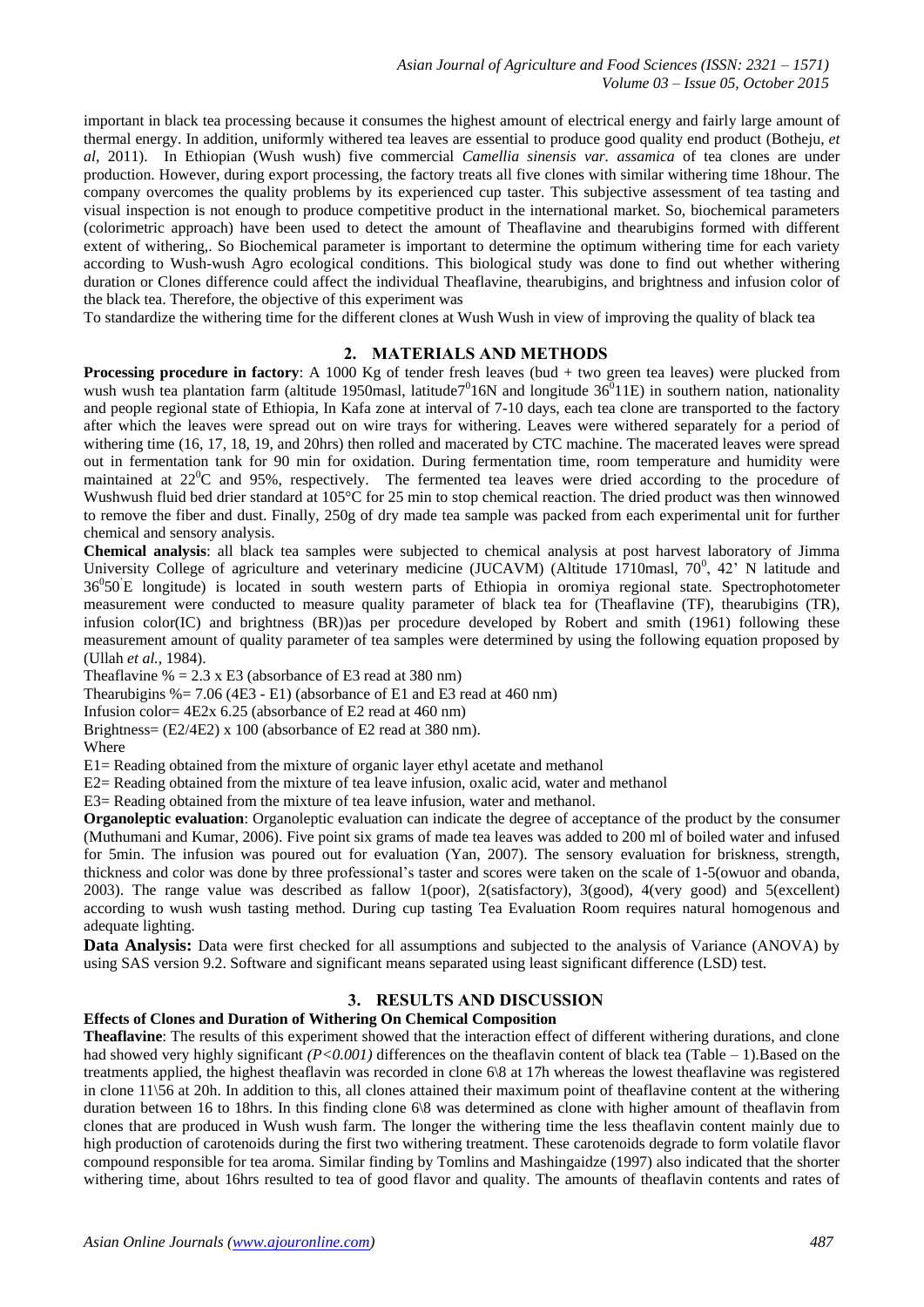development of theaflavin are highly dependent on variety (clone) and duration of withering as well as their interaction effects .The statistical analysis of the results obtained by the other work reported elsewhere using different clones showed that the longer the wither time; the lower was the TF levels (Owuor and Obanda, 2006).

The correlation coefficients (Table 8) showed that, theaflavin content was positively and strongly significantly correlated with brightness( $r=0.30333**$ ), briskness ( $r=0.34182**$ ) and significantly correlated to thickness (0.25823\*).

| Table 1 Effects of clones and withering time for theaflavine content |                            |                               |                          |                           |                            |  |  |  |  |
|----------------------------------------------------------------------|----------------------------|-------------------------------|--------------------------|---------------------------|----------------------------|--|--|--|--|
|                                                                      |                            | Duration of withering (hours) |                          |                           |                            |  |  |  |  |
| Clone                                                                | 16                         | 17                            | 18                       | 19                        | 20                         |  |  |  |  |
| $11\sqrt{4}$                                                         | $3.073^{ab}$               | $3.033^{\text{abc}}$          | $2.933$ <sup>abcd</sup>  | $2.700$ <sup>abcdef</sup> | $2.733$ <sup>abcdef</sup>  |  |  |  |  |
| $BB\$ 35                                                             | $2.633$ <sup>abcdefg</sup> | $2.793$ <sup>abcdef</sup>     | $2.517^{bcdefg}$         | $2.303$ defgh             | 2.300 <sup>efghd</sup>     |  |  |  |  |
| $11\overline{56}$                                                    | $2.170$ fgh                | 2.203 <sup>efgh</sup>         | $2.307$ defgh            | $1.976$ <sup>gh</sup>     | 1.800 <sup>h</sup>         |  |  |  |  |
| $6\langle 8$                                                         | $2.563$ <sup>bcdefg</sup>  | $3.283$ <sup>a</sup>          | $2.867$ <sup>abcde</sup> | $2.800$ abcdef            | $2.633$ <sup>abcdefg</sup> |  |  |  |  |
| $12\frac{38}{ }$                                                     | $2.567^{\text{cdefg}}$     | $2.3967$ <sup>cdefgh</sup>    | $2.313$ defgh            | 2.300 <sup>efghd</sup>    | $2.190$ efgh               |  |  |  |  |
| LSD(5%)                                                              |                            |                               | 0.6729                   |                           |                            |  |  |  |  |
| CV(%)                                                                |                            |                               | 14.90                    |                           |                            |  |  |  |  |

*Different letters in the columns and row indicate the difference between two means is statistically significant (P<0.001 %) for each of the treatment combinations*

**Thearubgine**: The analysis of variance indicated that there were highly significant *(P<0.01)* difference between clones and withering durations with respect to thearubgine content (Table -2). Thearubgine content in all clones was increased as the withering period increased from 16 hr to 19hrs. This indicating that the longer the withering time the higher the thearubgin content .Table-2 below showed that fluctuating nature of thearubgine content in each clones it has own minimal and maximum point. The maximum point of thearubgine content was observed in clone 12\38 at 19hrs while the minimum was in clone 6\8 at 16hrs.For all clones there was no significant differences between durations of 18 to 20hrs and however, good thearubgine contents were observed between 18-20hrs. From this result a withering duration of 18h is ideal time for all clones to get good quality. The result found here was in line with the work Tomlins and Mashingaidze (1997), who found wither tea leaves for more than 18hrs resulted to maximum theaflavine but tea of poor quality and flavor. The table below showed that tea that withered for shorter time is lower in thearubgine content and long withered teas produce highest thearubgine content. The present finding is in line with the findings of Tomlins *et al*. (2010), who reported that, unwithered leaf is associate with teas that are lower in thearubgine. The correlation coefficients (Table 8) showed that, thearubgine content was positively and strongly significantly correlated with color  $(r=0.31810**)$ , and significantly correlated to infusion color (0.25066\*).

|                   | Duration of withering (hours) |                            |                            |                           |                            |  |  |  |
|-------------------|-------------------------------|----------------------------|----------------------------|---------------------------|----------------------------|--|--|--|
| Clone             | 16                            |                            | 18                         | 19                        | 20                         |  |  |  |
| $11\overline{4}$  | $12.980^{\text{ t}}$          | $16.520$ <sup>abcde</sup>  | $17.527^{\text{abc}}$      | $17.847$ <sup>abc</sup>   | $17.363$ <sup>abcd</sup>   |  |  |  |
| $BB\$ 35          | $14.763$ <sup>bcdef</sup>     | $15.407$ <sup>abcdef</sup> | $15.780$ <sup>abcde</sup>  | $16.703$ <sup>abcde</sup> | $15.237$ <sup>abcdef</sup> |  |  |  |
| $11\overline{56}$ | 14.063 <sup>cdef</sup>        | $14.733$ bcdef             | $15.403$ <sup>abcdef</sup> | $17.490$ abcd             | $16.783$ <sup>abcde</sup>  |  |  |  |
| $6\langle 8$      | 11.173 <sup>f</sup>           | $13.267^{\text{def}}$      | $16.590$ <sup>abcde</sup>  | $18.860$ <sup>ab</sup>    | $13.923$ cdef              |  |  |  |
| $12\frac{38}{ }$  | $15.163$ <sup>abcdef</sup>    | $16.233$ <sup>abcde</sup>  | $17.770$ abc               | $19.240$ <sup>a</sup>     | $19.037$ <sup>a</sup>      |  |  |  |
| LSD(5%)           |                               |                            | 4.2584                     |                           |                            |  |  |  |
| CV(%)             |                               |                            | 16.99                      |                           |                            |  |  |  |

Table 2 Effect of clones and withering time for thearubgine content

*Different letters in the columns and row indicate the difference between two means is statistically significant (P<0.001 %) for each of the treatment combinations*

**Brightness:** The result from brightness showed that the interaction between clones and withering durations were very highly significant at *(P<0.001)*. In addition, the separate effect of both withering duration and clone types showed very highly significant differences with respect to brightness. From the result the brightness varies depending on the type of clones. This indicates all tea clones have their own chemical compositions. Maximum point of brightness was observed in clone 11\4 at 16hrs of withering time while the lowest one was observed in clone 11\56 at 20hrs.Clone 12\38 attained its maximum point of bright at a withering time of 16h then decreases slowly. On the other hand, clone 6\8 and BB\35 reached their maximum point of brightness at 17h after which it was start to decrease. 11\56 reached its pick point at 18h and slowly decreased. This indicated that the clones vary in their responses with respect to brightness to the different withering times. Similar research by Tomlins and Mashingaidze, (1997) confirmed that unwithered leaf is associate with teas that are bright while withered teas produce less brightness. The correlation coefficients (Table 8) showed that, brightness was positively and strongly significantly correlated with theaflavin (r=0.30333\*\*), and positively correlated to briskness( $r=0.01457$ ) thickness ( $r=0.15538$ ) and leaf appearance ( $r=0.08546$ ).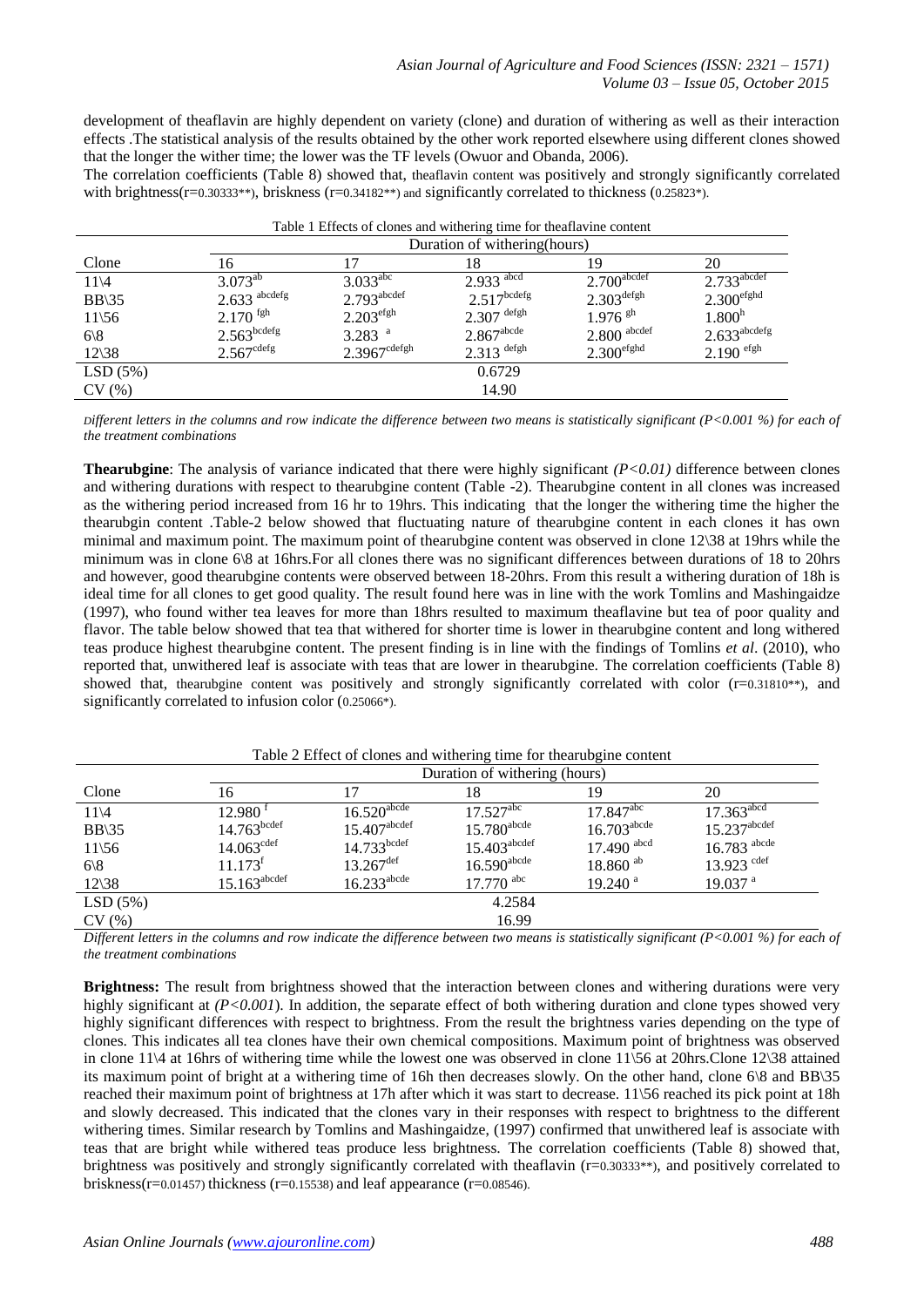|                  | Duration of withering (hours) |                        |                        |                         |                        |  |  |  |  |
|------------------|-------------------------------|------------------------|------------------------|-------------------------|------------------------|--|--|--|--|
| Clone            | 16                            |                        | 18                     | 19                      | 20                     |  |  |  |  |
| $11\sqrt{4}$     | $26.85^{\rm a}$               | $25.167$ <sup>ab</sup> | $20.28$ <sup>cde</sup> | $20.23^{\text{cde}}$    | $17.233$ <sup>et</sup> |  |  |  |  |
| $BB\$ 35         | $20.557$ cde                  | 22.37 <sup>bcd</sup>   | 19.833cdef             | 19.66 <sup>cdef</sup>   | $17.76$ ef             |  |  |  |  |
| $11\frac{56}{5}$ | $20.36$ <sup>cde</sup>        | $22.73^{\text{abc}}$   | $22.93^{\text{abc}}$   | 18.93 <sup>cdef</sup>   | $15.33^t$              |  |  |  |  |
| $6\langle 8$     | $19.30$ cdef                  | $20.07$ <sup>cde</sup> | $19.57$ cdef           | $18.23$ <sup>def</sup>  | $17.63$ ef             |  |  |  |  |
| $12\frac{38}{ }$ | $23.27$ <sup>abc</sup>        | $23.200^{\text{abc}}$  | $22.933^{\text{abc}}$  | $20.80$ <sub>bcde</sub> | $20.500^{\text{cde}}$  |  |  |  |  |
| LSD(5%)          |                               |                        | 4.4559                 |                         |                        |  |  |  |  |
| CV(%)            |                               |                        | 13.19                  |                         |                        |  |  |  |  |

Table 3 Effect of clone and withering duration on brightness

*Different letters in the columns and row indicate the difference between two means is statistically significant (P<0.001 %) for each of the treatment combination.*

**Infusion color:** The result from infusion color showed that the interactions between clones and withering durations were significantly different at (*P <0.05)* while the separate effect of duration of withering and clones showed highly significant different ( $P$ <0.001) with respect to this parameter. The maximum point of infusion color was observed for clone BB\35 at 19hrs where as the minimum point was at 16hrs in clone 6\8. From this result each clones were characterized by their own duration in attaining good color. For instant, clone 11\4 and 12\38 showed good color at 20hrs and 18hrs respectively. While In clone 6\8, 11\56 and BB\35 good infusion color was observed at a withering time of 19hrs. For all clones good color was observed between 18-20hrs withering time, therefore, a withering time of19hrs can be considered as the ideal time for production of good quality tea without compromising the other quality parameters. The correlation coefficients (Table 8) showed that, Infusion color was positively and significantly correlated with thearubgine ( $r=0.25066^*$ ) and positively correlated with brightness ( $r=0.21339$ ) and strength( $r=0.12133$ ).

Table.4 Effect of clone and withering duration on infusion color

|                           | $\circ$<br>Duration of withering (hours) |                          |                          |                          |                          |  |  |  |
|---------------------------|------------------------------------------|--------------------------|--------------------------|--------------------------|--------------------------|--|--|--|
| Clone                     | 16                                       |                          | 18                       | 19                       | 20                       |  |  |  |
|                           |                                          |                          |                          |                          |                          |  |  |  |
|                           |                                          |                          |                          |                          |                          |  |  |  |
| $11\overline{4}$          | $9.8567$ <sup>abcd</sup>                 | $9.833$ <sup>abcd</sup>  | $10.000$ <sup>abcd</sup> | $10.140$ <sup>abcd</sup> | $10.3433$ <sup>abc</sup> |  |  |  |
| $BB\$ 35                  | 9.1267 <sup>cd</sup>                     | $10.067$ <sup>abcd</sup> | $10.033$ <sup>abcd</sup> | 11.1500 <sup>a</sup>     | $10.450$ <sup>abc</sup>  |  |  |  |
| $11\overline{56}$         | $9.800$ <sup>abcd</sup>                  | $9.703$ <sup>abcd</sup>  | $10.023$ <sup>abcd</sup> | $10.500$ abc             | $10.433$ <sup>ab</sup> c |  |  |  |
| $6 \backslash 8$          | $8.853^{\rm d}$                          | 9.933 cdab               | $10.033$ <sup>abcd</sup> | $10.767$ <sup>a</sup>    | $10.283$ <sup>abcd</sup> |  |  |  |
| $12\overline{\smash{38}}$ | $9.133^{cd}$                             | $9.560$ bcd              | $10.543$ <sup>abc</sup>  | $10.170$ abcd            | $9.867$ <sup>abcd</sup>  |  |  |  |
| LSD(5%)                   |                                          |                          | 1.4543                   |                          |                          |  |  |  |
| CV(%)                     |                                          |                          | 10.36                    |                          |                          |  |  |  |

*Different letters in the columns and row indicate the difference between two means is statistically significant (P<0.001 %) for each of the treatment combinations*

#### **Effects of Clones and Duration of Withering On Sensory Quality of Black Tea**

**Briskness**: The result from Briskness showed that there was highly significant *(P<0.01)* interaction effect of withering time and clone (Table -5). The maximum point of briskness was obtained during the first three treatments. The best quality was obtained in clone 11\4 and 11\56 at 16hrs and 18hrs respectively and the lowest observed at 20hrs in clone 6\8. The statistical analysis of the results obtained by the other work reported using different clones showed that the longer the wither time; the lower was the Briskness (Mohammed *et al.,* 2006).

The biochemical reaction like carotinoid, protein and catechins that contribute for the formation of the tea aroma were produced during shorter period of withering and they are responsible for briskness of tea (Tomins *et al*., 2010). The correlation coefficients (Table 8) showed that, briskness was positively and strongly significantly correlated with theaflavine  $(r=0.34182**)$ , and positively correlated to brightness  $(r=0.01457)$  and thickness  $(r=0.14326)$ .

Table 5 Effect of clone and withering duration on Briskness of tea brew

|                           |                    | Duration of withering (hours) |                    |                    |                    |  |  |  |  |
|---------------------------|--------------------|-------------------------------|--------------------|--------------------|--------------------|--|--|--|--|
| Clone                     | 16                 | 17                            | 18                 | 19                 | 20                 |  |  |  |  |
|                           |                    |                               |                    |                    |                    |  |  |  |  |
| $11\sqrt{4}$              | $2.67^{\rm a}$     | $2.33^{ab}$                   | $2.00^{ab}$        | $2.00^{ab}$        | $1.67^{b}$         |  |  |  |  |
| $BB\$ 35                  | $2.33^{ab}$        | $2.33^{ab}$                   | $2.33^{ab}$        | $2.33^{ab}$        | 2.00 <sup>ab</sup> |  |  |  |  |
| $11\frac{56}{5}$          | 2.00 <sup>ab</sup> | $2.33^{ab}$                   | 2.67 <sup>a</sup>  | $2.33^{ab}$        | 2.00 <sup>ab</sup> |  |  |  |  |
| $6\langle 8$              | $2.33^{ab}$        | $2.33^{ab}$                   | $1.67^b$           | 2.00 <sup>ab</sup> | $1.67^b$           |  |  |  |  |
| $12\overline{\smash{38}}$ | $2.33^{ab}$        | $2.33^{ab}$                   | 2.00 <sup>ab</sup> | 2.00 <sup>ab</sup> | 2.00 <sup>ab</sup> |  |  |  |  |
| LSD(5%)                   |                    |                               | 0.6759             |                    |                    |  |  |  |  |
| CV(%)                     |                    |                               | 18.79              |                    |                    |  |  |  |  |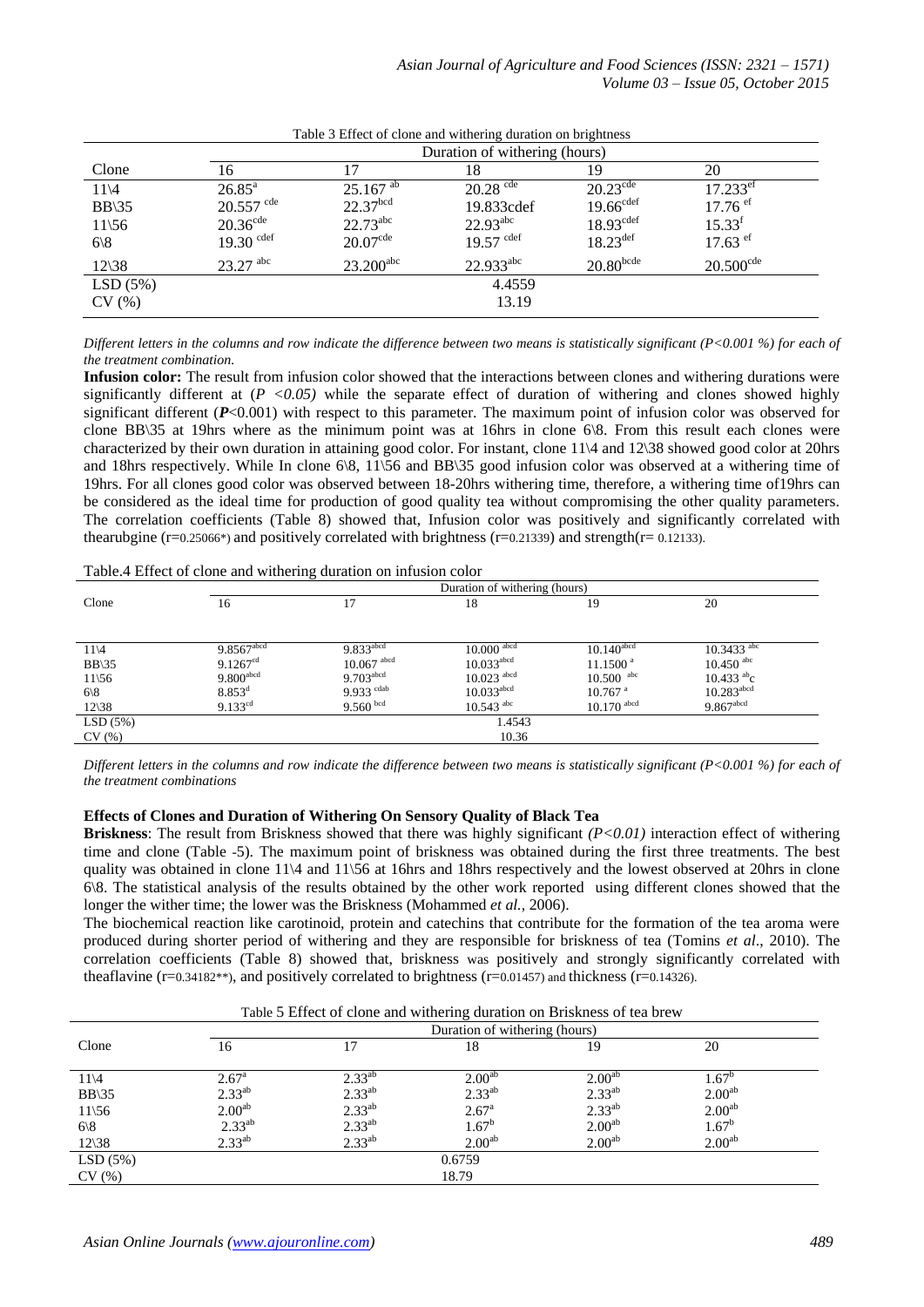*Different letters in the columns and row indicate the difference between two means is statistically significant (P<0.001 %) for each of the treatment combinations*

**Thickness:** The result from thickness indicated that withering duration and clones are showed very highly significant differences *at*  $(P<0.001)$ . As indicated in table-6, the thicknesses of the tea were not constant within each clone having their own minimal and maximal points for thickness. For instant clone  $11\overline{4}$ , 6\8 and  $11\overline{5}6$  were found to be good with respect to thickness at 16-18hrs of withering duration.This indicate each clone have their own time to give good thickness. In support of the above investigation, Mohammed *et al. (*2006) explained that unwithered leaf is associate with teas that are thin. The correlation coefficients (Table 8) showed that, thickness was positively and significantly correlated with theaflavine  $(r=0.25823*)$  and positively correlated to brightness  $(r=0.15538)$  and briskness  $(r=0.14326)$ .

| Table 6 Effects of clone and withering duration on thickness of tea brew |                               |                      |                     |                      |                     |  |  |  |
|--------------------------------------------------------------------------|-------------------------------|----------------------|---------------------|----------------------|---------------------|--|--|--|
|                                                                          | Duration of withering (hours) |                      |                     |                      |                     |  |  |  |
| Clone                                                                    | 16                            | 17                   | 18                  | 19                   | 20                  |  |  |  |
| $11\sqrt{4}$                                                             | $2.67^{\rm a}$                | $2.33^{ab}$          | 2.00 <sup>abc</sup> | $2.33^{ab}$          | $2.33^{ab}$         |  |  |  |
| $BB\$ 35                                                                 | $2.33^{ab}$                   | $2.33$ <sup>ab</sup> | $2.33^{ab}$         | $1.67$ <sup>bc</sup> | 2.00 <sup>abc</sup> |  |  |  |
| $11\overline{56}$                                                        | 2.00 <sup>abc</sup>           | $2.33^{ab}$          | $2.67^{\circ}$      | $2.33^{ab}$          | $2.33^{ab}$         |  |  |  |
| 6 8                                                                      | 2.00 <sup>abc</sup>           | $2.67^{\rm a}$       | $2.33^{ab}$         | 2.00 <sup>abc</sup>  | 1.33 <sup>c</sup>   |  |  |  |
| $12\overline{\smash)38}$                                                 | $2.33^{ab}$                   | 2.00 <sup>abc</sup>  | 2.00 <sup>abc</sup> | 2.00 <sup>abc</sup>  | 1.67 <sup>bc</sup>  |  |  |  |
| LSD(5%)                                                                  | 0.8223                        |                      |                     |                      |                     |  |  |  |
| CV(%)                                                                    | 18.82                         |                      |                     |                      |                     |  |  |  |

*Different letters in the columns and row indicate the difference between two means is statistically significant (P<0.001 %) for each of the treatment combinations*

**Strength**: The result of this experiment show that the interaction between clones and duration of withering was very highly significant *(P<0.001)*. As can be seen from figure- 1, all clones responded differently to the withering period with respect to the strength of the brew. For example, the maximum point of strength was observed at 18hrs in clone 6\8 while the minimum were recorded in clone 6/8 at a withering period of 16hrs and clone 11/56 at 16h and 20hrs. Therefore, there is no constant hour to get good strength which is each clone have their own time to get good strength. The table blow showed that the highest strength were observed between 18-20hrs of withering. Similar finding was also observed by Tomlins *et al*. (2010), who reported that, unwithered leaf is associate with teas that are lower in strength. The correlation coefficients (Table 8) showed that, Strength was positively correlated with thearubgin (r=0.12501), color  $(r=0.12133)$  and infusion color  $(r=0.14326)$ .



Figure**.** 1 Effect of clone and withering duration on Strength of tea brew

**Color:** Results obtained from this experiment showed that there are very highly significant differences *(P<0.001)* due to the interaction effects of clones and withering durations. The result in (figure -2) illustrated that longer withering periods are necessary to produce good colored tea as short withering periods produces grayish colored and poor quality tea. From this result, in all clones a withering period of 18 – 19hrs were the best for developing good colored tea. Withering periods greater than 19hrs though good colored teas are produced, they loss their flavor and quality. Research result of Tomlins and Mashingaidze (1997) confirmed that the longer withering period (usually above 19hrs) result in teas of good color but of poor quality and flavor. The correlation coefficients (Table 8) showed that, color was positively and significantly strongly correlated with thearubgine (r=0.3181<sup>\*\*</sup>) and positively correlated to leaf appearance (r=0.21796)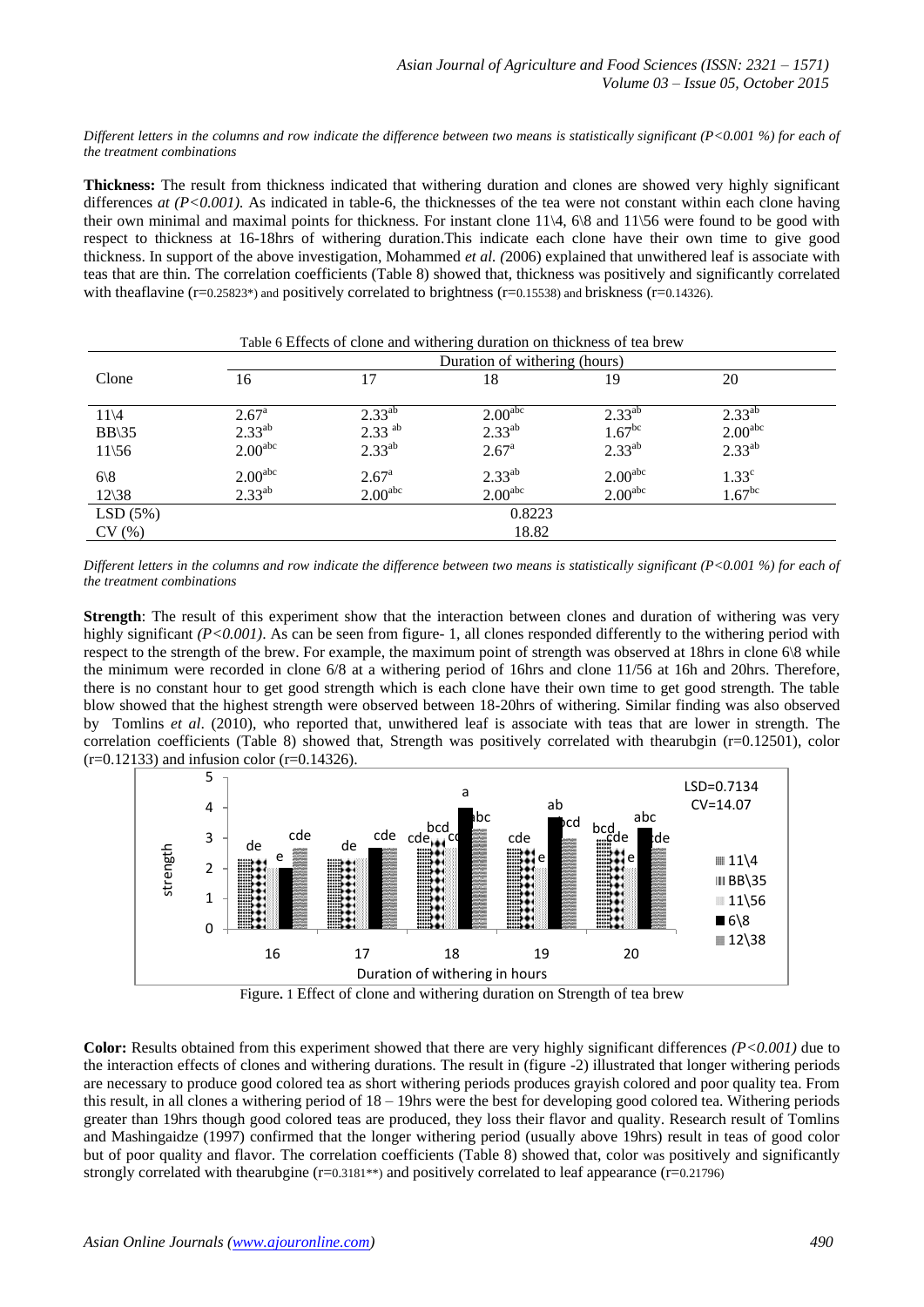*Asian Journal of Agriculture and Food Sciences (ISSN: 2321 – 1571) Volume 03 – Issue 05, October 2015*



Figure 2. Effect of clone and withering duration on color of tea brew

**Leaf appearance**: The leaf appearance was found to be very highly significant differ *(P<0.001)* because of variation in withering duration and clones. Good leaf appearance was observed at 16hrs and 17hrs of withering duration in clone 11 $\sqrt{4}$ where as poor quality teas were observed in clone 11\4 in 20h. The table showed that there was no constant time to attain good leaf appearance in each clones have their own time to develop good leaf appearance. Clone 11\4 and 12\38 develop good leaf appearances at 16hrs of withering period were as clones BB\35and 6\8 at 17hrs and clone 11\56 at 18hrs. The correlation coefficients (Table 8) showed that, leaf appearance was positively correlated with thearubgine (r=0.02892) brightness (r=0.08546) and color  $(r=0.21796)$ 

Table 7 Effects of clones and withering time on the appearance of tea leaf

|                  |                       | Duration of withering (hours) |                        |                        |                      |  |  |  |  |  |
|------------------|-----------------------|-------------------------------|------------------------|------------------------|----------------------|--|--|--|--|--|
| Clone            | 16                    |                               | 18                     | 19                     | 20                   |  |  |  |  |  |
| $11\backslash4$  | $3.667$ <sup>a</sup>  | $3.667^{\rm a}$               | $3.333^{ab}$           | $2.333^{cd}$           | 2.000 <sup>d</sup>   |  |  |  |  |  |
| $BB\$ 35         | 3.00 <sup>abc</sup>   | $3.33^{ab}$                   | $3.000$ <sup>abc</sup> | $3.000$ <sup>abc</sup> | 2.667 <sup>bcd</sup> |  |  |  |  |  |
| $11\frac{56}{5}$ | 2.667 <sup>bcd</sup>  | $3.000$ <sup>abc</sup>        | $3.333^{ab}$           | $3.000$ <sup>abc</sup> | 2.667 <sup>bcd</sup> |  |  |  |  |  |
| 6 8              | $2.333$ <sup>cd</sup> | 2.667 <sup>bcd</sup>          | 2.667 <sup>bcd</sup>   | 2.667 <sup>bcd</sup>   | 2.667 <sup>bcd</sup> |  |  |  |  |  |
| $12\frac{38}{ }$ | $3.333^{ab}$          | 2.667 <sup>bcd</sup>          | 2.667 <sup>bcd</sup>   | $2.333^{cd}$           | 2.667 <sup>bcd</sup> |  |  |  |  |  |
| LSD(5%)          | 0.8047                |                               |                        |                        |                      |  |  |  |  |  |
| CV(%)            | 18.04                 |                               |                        |                        |                      |  |  |  |  |  |

*Different letters in the columns and row indicate the difference between two means is statistically significant (P<0.001 %) for each of the treatment combination*

Table 8. Simple correlation on quality attributes of black tea

|            | TF           | TR           | IFC          | BR           | LA           | <b>BRS</b>   | TH           | CL           | <b>ST</b>    |
|------------|--------------|--------------|--------------|--------------|--------------|--------------|--------------|--------------|--------------|
| TF         | $\mathbf{1}$ | $-0.24*$     | 0.06         | $0.30**$     | $-0.12$      | $0.34**$     | $0.25*$      | $-0.23*$     | $-0.19$      |
| TR         |              | $\mathbf{1}$ | $0.256*$     | $-0.26*$     | 0.03         | $-0.33**$    | $-0.07$      | $0.31**$     | 0.12         |
| <b>IFC</b> |              |              | $\mathbf{1}$ | 0.21         | $-0.23*$     | $-0.09$      | $-0.07$      | $-0.02$      | 0.12         |
| BR         |              |              |              | $\mathbf{1}$ | 0.08         | 0.01         | 0.15         | $-0.16$      | $-0.09$      |
| LA         |              |              |              |              | $\mathbf{1}$ | $-0.20$      | $-0.23*$     | 0.21         | $-0.11$      |
| <b>BRS</b> |              |              |              |              |              | $\mathbf{1}$ | 0.14         | $-0.28*$     | $-0.31**$    |
| TH         |              |              |              |              |              |              | $\mathbf{1}$ | $-0.04$      | $-0.37**$    |
| CL         |              |              |              |              |              |              |              | $\mathbf{1}$ | 0.06         |
| <b>ST</b>  |              |              |              |              |              |              |              |              | $\mathbf{1}$ |
|            |              |              |              |              |              |              |              |              |              |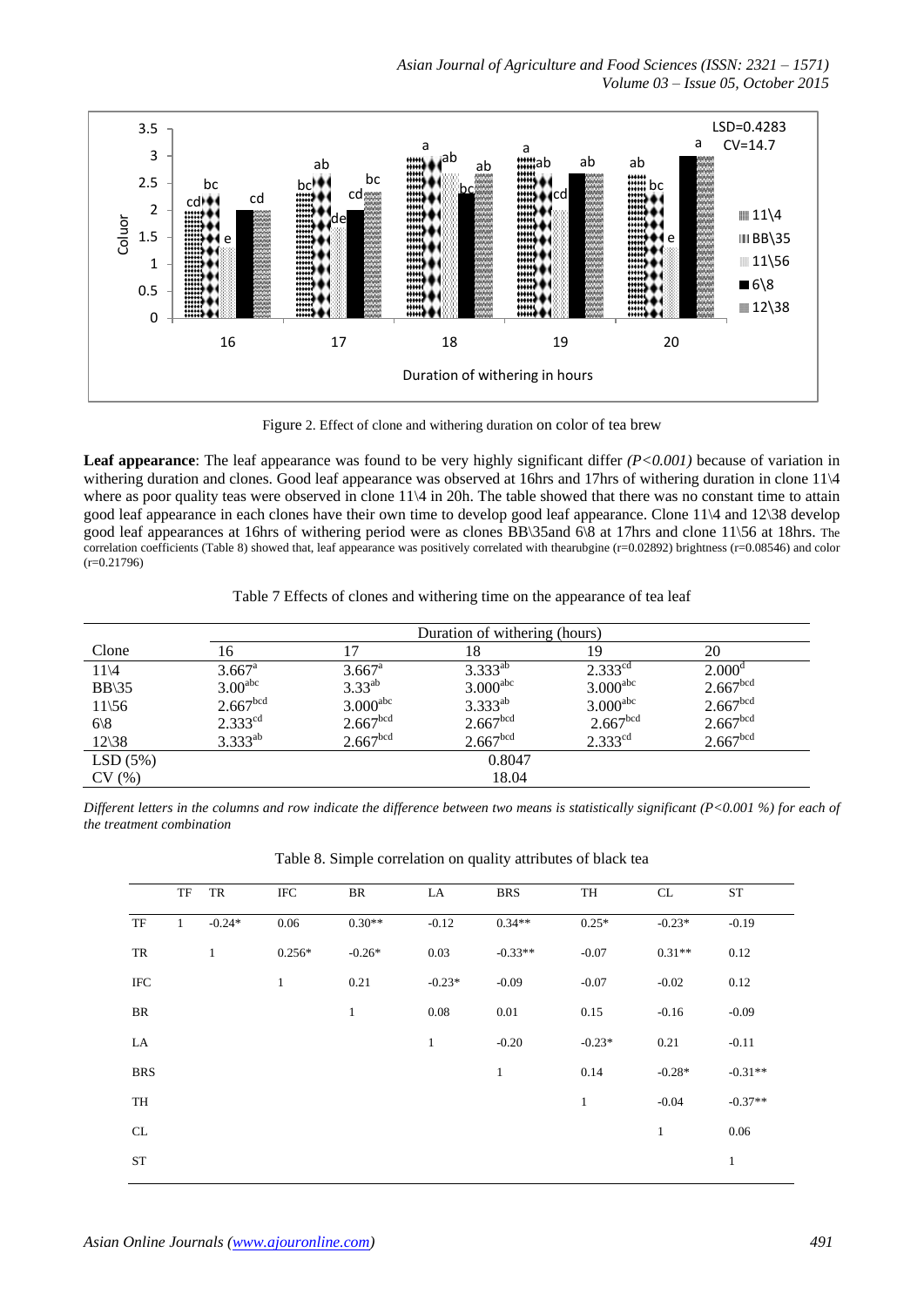\*, \*\* = Correlation is significant at the 0.05 and 0. 01 level respectively.

TF=Theaflavine, TR=Thearubgein, IFC=Infusion color, BR=Brightness, L A=Leaf appearance, BRS=Briskness, TH=Thickness, CL=Color, ST=Strength

#### **4. SUMMERY AND CONCLUSION**

The result of the study showed that interaction of clone and duration of withering had significantly influenced the Theaflavine(TF), Thearubgin(TR), brightness(BR), thickness(TH), briskness(BS), strength(ST),leaf appearance(LA) and color (CL*)*and the highest (3.2%) TF was obtained with 17h duration of clone 6\8 and lowest (1.8) with 20h for clone 11\56 on the other hand the highest (19.2%) TR at was recorded with 19h withering of clone 12\38 and lowest(11.1%) with 16h withering of clone 6\8. The maximum value for BR (26.8) was observed with 16h withering of clone 11\4 and the minimum (15.3) was noted from clone 11\56 which was withered for 20h. On the other hand, TH was maximum (2.67) when withering duration was between 16 and18h and lowest (1.3) at 20hr. The highest BRS (2.67) developed from 16hrs and 18hrs withering of clone 11\4 and 11\56 while the lowest (1.67) was from 20h withering in clone 6\8. The strength of the tea was at its maximum (4) when the withering duration was adjusted to 18h in clone 6\8 and lowest(2) in clone 6\8 and 11\56 withered for 16 and 20h. the highest LA(3.67)when withering duration is between 16 to 17hrs Moreover, the highest value for CL  $(2.67)$  was registered when teas leaves were withered for 20h in clone 6\8 and 12\38 and lowest (1.3) in clone 11\56 withered for 16h and 20hrs. It was generally observed that almost all clones gave good quality when the withering duration was fixed between 16 and 18 hours. Both chemical and sensory analysis results showed that the optimum withering duration for clone 11\4 and 12\38 are16h and clones BB\35 and 6\8 showed good quality with 17 hour and clone11\56 with 18h withering. Clone 11\56 id somewhat slow withered than that of the 11\4 and 12\38. Clone11\4 and 12\38 needed shorter period of time than the11\56 to attained good quality. Therefore, by considering these optimum withering hours for the different clones we can save time, money, manpower and most importantly improve the quality of black tea. By considering the advantages of reducing the losses of labor, time, quality and also increases the demand difficulties in tea processing, these recommended withering durations are beneficial to the tea processing industries especially for Wush wush agro ecology.

#### **5. ACKNOWLEDGMENTS**

The author would like to thanks major advisors Dr. Ali Mohammed (PhD) and co-advisor Adugna Debela (PhD Scholar) for their continued guidance, inspiration, and encouragement and support throughout the study period and during the writing up of this thesis which made the completion of this study smooth and successful. she also grateful to Dr. Biru Abebe Manager of Ethio Agri-CEFT PLC, Ato Demer Manager of Agriculture Division of Ethio Agri-CEFT PLC, and Ato Tesfaye, Manager of Wush wush tea plantation for accepting the idea of my research as well as to provide basic laboratory chemicals and to process the sample inside the factory. She wants further to appreciate Fantu Getachew manger of factory, Ato Tesema and Ato Leta in coordinating and facilitating of processing of made tea. Also, I wish to express my gratitude to all staff members of the factory for assisting and providing me with necessary information about each clone owned by the factory. At last my deepest gratitude goes to all staff members of JUCAVM for their assistance during the chemical analysis of black tea.

#### **6. REFERENCES**

- Botheju W.S, Amarathunge K.S.P and I.S.B Abeysinghe, 2011.Thin layer draying Characteristic of fresh tea leaves.pp.123-132. Proceedings of the 2<sup>nd</sup> symposium on Plantation crop research, BMICH, Colombo, Sri Lanka.
- Gomez K. and Gomez Artrol A., 2009. Statistical Procedure for Agricultural Research. 2<sup>nd</sup>
- Mahanta & Baruah, 2006 .Relationship between process of withering and aroma characteristics Of black tea .*Indian Journal of the Science of Food and Agriculture*. (46) 461–468,
- Mohammed R. Ullah, N.Gogoi, Deepika Baruah, 2006 .The effect of withering on Fermentation of tea leaf and development of liquor characters of black teas. *American Journal of Science of food and Agriculture. (36)442- 445)*
- Muthumani T and R.S. Senthil Kumar, 2006. Studies on freeze-withering in black tea Manufacturing, Tea Research Institute, Nirar Dam; University of Peradeniya SriLank.320p.
- Owuor, P.O and Obanda, M, 2003.Effect of different processing method on quality of black tea. Tea research foundation of Kenya. 231p.
- Owuor, P.O and Obanda, M, 2006. Optimizing fermentation time in Black Tea Manufacture. *Indian Journal of Food Chemistry*, 21, 195-203